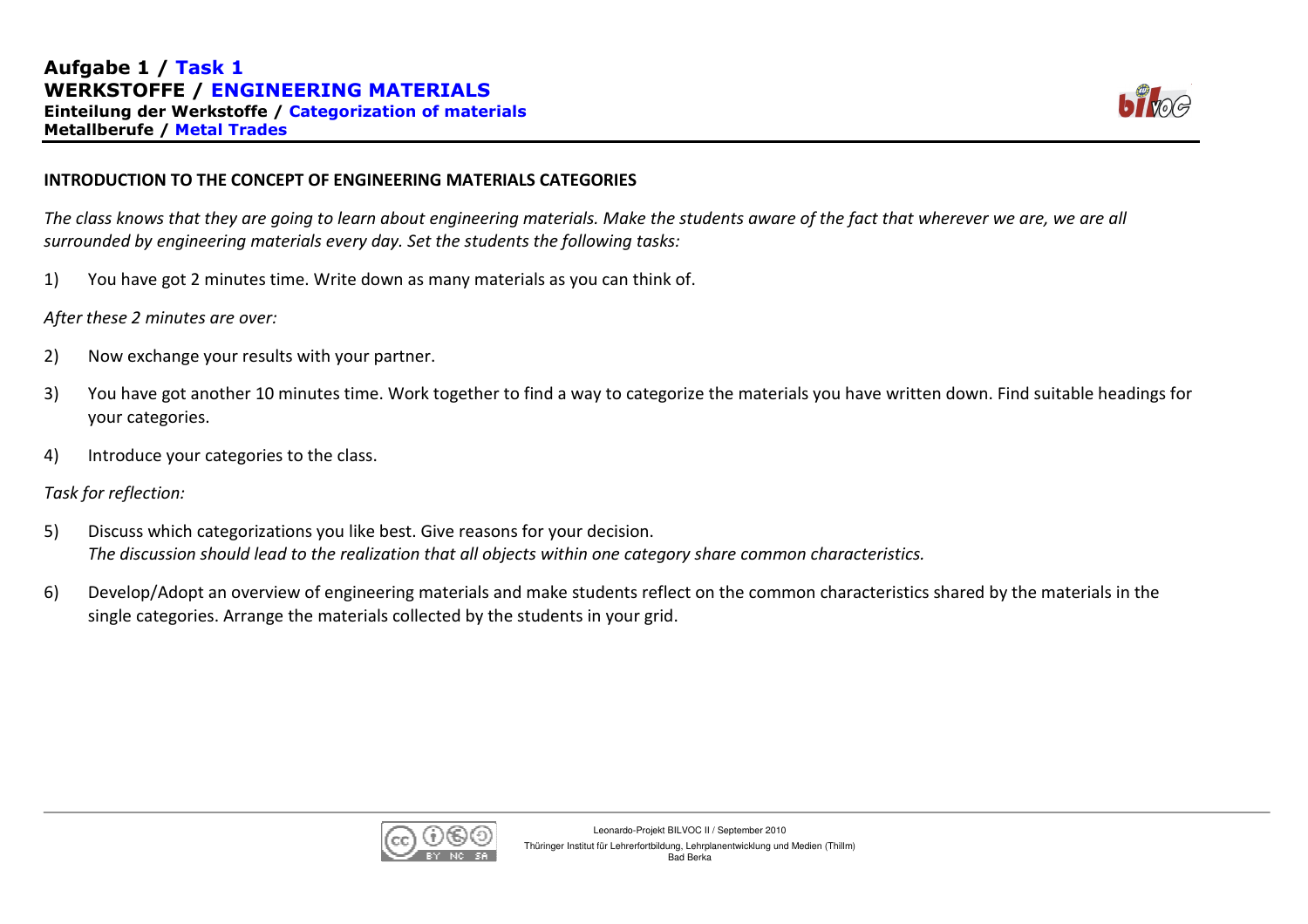## Aufgabe 1 / Task 1 WERKSTOFFE / ENGINEERING MATERIALS Einteilung der Werkstoffe / Categorization of materialsMetallberufe / Metal Trades



## POSSIBLE SOLUTION 1





Leonardo-Projekt BILVOC II / September 2010

Thüringer Institut für Lehrerfortbildung, Lehrplanentwicklung und Medien (Thillm) Bad Berka